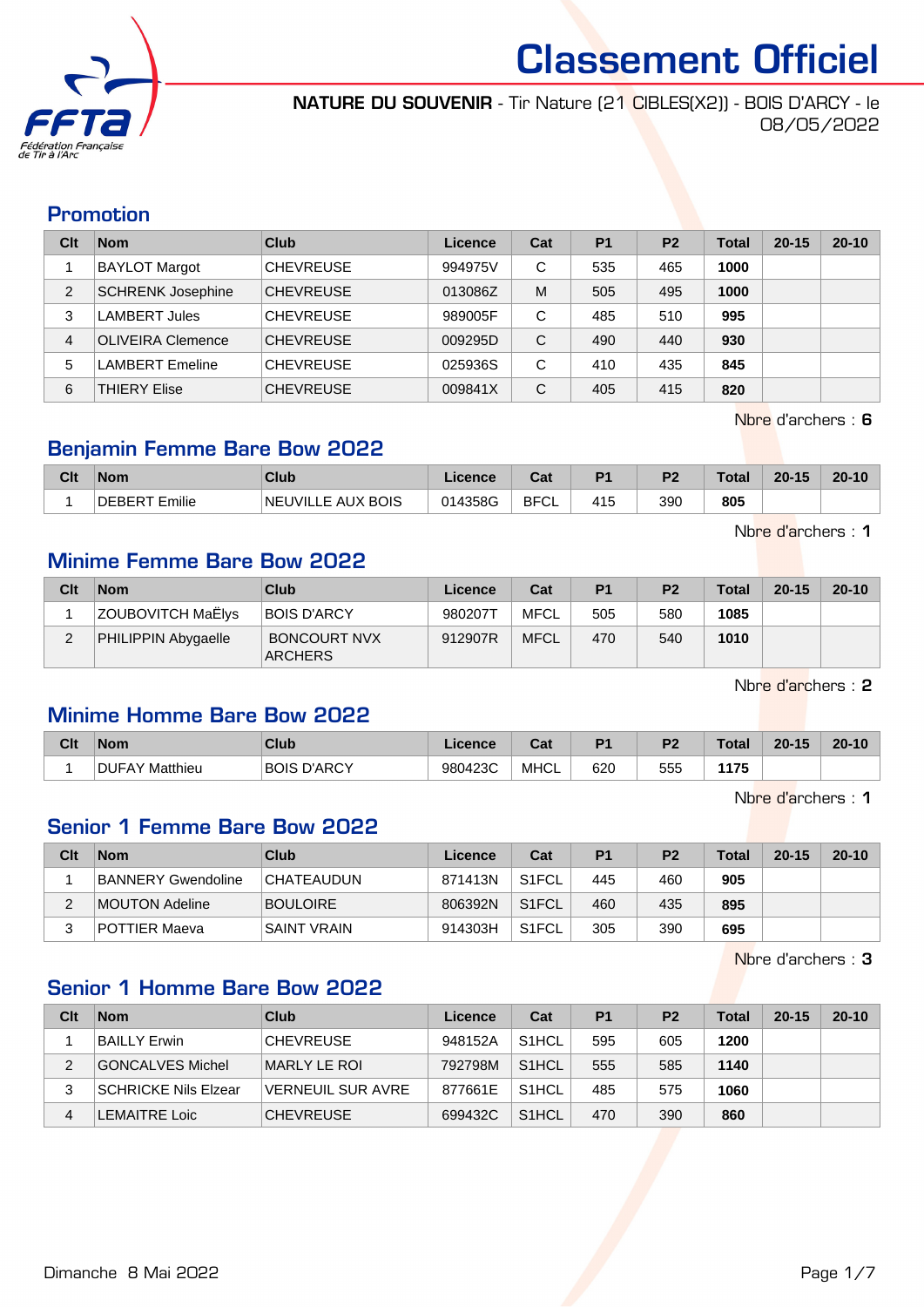

NATURE DU SOUVENIR - Tir Nature (21 CIBLES(X2)) - BOIS D'ARCY - le 08/05/2022

## Senior 1 Homme Bare Bow 2022 (Suite)

| Clt                   | <b>Nom</b>     | Club                | Licence | יה<br>ua           | P <sub>1</sub> | P <sub>2</sub> | Total | $20 - 15$ | $20 - 10$ |
|-----------------------|----------------|---------------------|---------|--------------------|----------------|----------------|-------|-----------|-----------|
| $\tilde{\phantom{a}}$ | COPPOLA Damien | <b>MARLY LE ROI</b> | 721513D | S <sub>1</sub> HCL | 250            | 260            | 510   |           |           |

Nbre d'archers : 5

#### Senior 2 Femme Bare Bow 2022

| Clt           | <b>Nom</b>              | Club                            | Licence | Cat                | <b>P1</b> | <b>P2</b> | <b>Total</b> | $20 - 15$ | $20 - 10$ |
|---------------|-------------------------|---------------------------------|---------|--------------------|-----------|-----------|--------------|-----------|-----------|
|               | <b>BELLONE Valerie</b>  | ROCHEFORT EN<br><b>YVELINES</b> | 852186P | S <sub>2</sub> FCL | 560       | 570       | 1130         |           |           |
| $\mathcal{P}$ | <b>PIRON Francine</b>   | ROCHEFORT EN<br><b>YVELINES</b> | 809398F | S <sub>2</sub> FCL | 455       | 425       | 880          |           |           |
| 3             | <b>GUITTON Nathalie</b> | <b>GRIGNY US</b>                | 760805M | S <sub>2</sub> FCL | 415       | 450       | 865          |           |           |
| 4             | LE PEUTREC Sophie       | <b>BOIS D'ARCY</b>              | 000803Y | S <sub>2</sub> FCL | 205       | 220       | 425          |           |           |

Nbre d'archers : 4

#### Senior 2 Homme Bare Bow 2022

| Clt | <b>Nom</b>                 | Club                                  | Licence | Cat                | P <sub>1</sub> | P <sub>2</sub> | Total | $20 - 15$ | $20 - 10$ |
|-----|----------------------------|---------------------------------------|---------|--------------------|----------------|----------------|-------|-----------|-----------|
|     | ANGOUILLANT Michel         | EPERNON                               | 971985F | S <sub>2</sub> HCL | 610            | 595            | 1205  |           |           |
| っ   | LE PELLEC Fabrice          | <b>DREUX</b>                          | 897712Z | S <sub>2</sub> HCL | 620            | 550            | 1170  |           |           |
| 3   | <b>DUBRANNA Damien</b>     | <b>VILLEPREUX</b>                     | 012506U | S <sub>2</sub> HCL | 410            | 445            | 855   |           |           |
| 4   | <b>PHILIPPIN Guillaume</b> | <b>BONCOURT NVX</b><br><b>ARCHERS</b> | 426539E | S <sub>2</sub> HCL | 400            | 420            | 820   |           |           |

Nbre d'archers : 4

## Senior 3 Femme Bare Bow 2022

| Clt | <b>Nom</b>                | Club                 | Licence | Cat   | P <sub>1</sub> | P <sub>2</sub> | <b>Total</b> | $20 - 15$ | $20 - 10$ |
|-----|---------------------------|----------------------|---------|-------|----------------|----------------|--------------|-----------|-----------|
|     | DELANNOI Marie<br>Armelle | <b>GENNEVILLIERS</b> | 346778H | S3FCL | 410            | 455            | 865          |           |           |

Nbre d'archers : 1

#### Senior 3 Homme Bare Bow 2022

| Clt | <b>Nom</b>             | Club                     | Licence | Cat   | <b>P1</b> | P <sub>2</sub> | Total | $20 - 15$ | $20 - 10$ |
|-----|------------------------|--------------------------|---------|-------|-----------|----------------|-------|-----------|-----------|
|     | DELMOTTE Didier        | POISSY                   | 386891J | S3HCL | 575       | 615            | 1190  |           |           |
| 2   | CUNY Alain             | NOGENT LE ROI            | 257237F | S3HCL | 570       | 535            | 1105  |           |           |
| 3   | <b>STEINES Olivier</b> | <b>VIROFLAY</b>          | 663847Y | S3HCL | 525       | 555            | 1080  |           |           |
| 4   | COPPOLA Vincent        | MARLY LE ROI             | 721512C | S3HCL | 515       | 455            | 970   |           |           |
| 5   | <b>DROUET Guy</b>      | <b>VERNEUIL SUR AVRE</b> | 826261K | S3HCL | 285       | 355            | 640   |           |           |

Nbre d'archers : 5

## Senior 1 Homme Arc à Poulies nu 2022

| <b>Clt</b> | <b>Nom</b> | Club | icence | Cat | P <sub>1</sub> | P <sub>2</sub> | <b>Total</b> | $20 - 15$ | $20 - 10$ |
|------------|------------|------|--------|-----|----------------|----------------|--------------|-----------|-----------|
|            |            |      |        |     |                |                |              |           |           |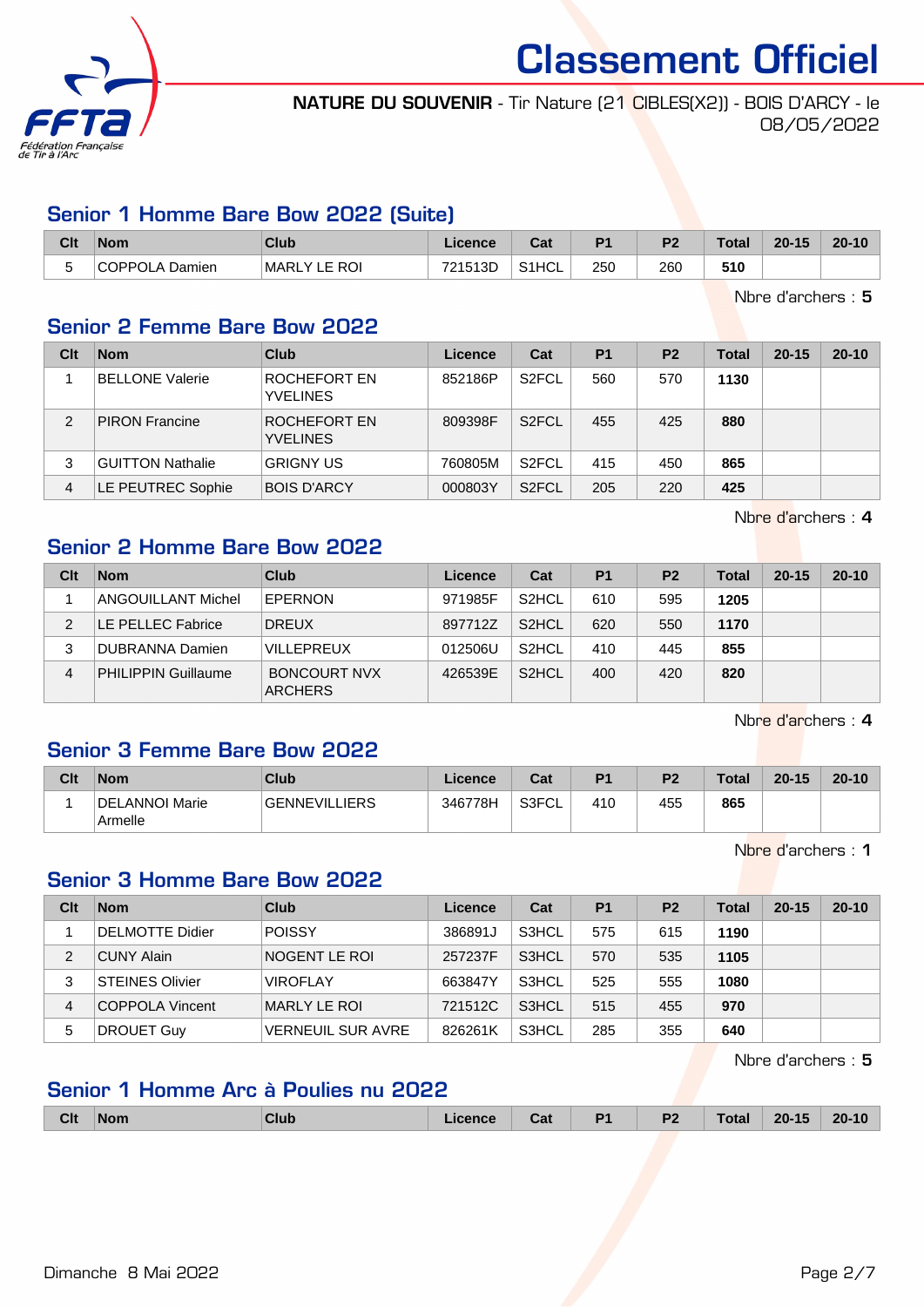

## NATURE DU SOUVENIR - Tir Nature (21 CIBLES(X2)) - BOIS D'ARCY - le 08/05/2022

#### Senior 1 Homme Arc à Poulies nu 2022 (Suite)

| Clt | <b>Nom</b>              | Club                   | <b>Licence</b> | יה<br>⊍aι          | D <sub>1</sub> | D.  | Total | $20 - 15$ | $20 - 10$ |
|-----|-------------------------|------------------------|----------------|--------------------|----------------|-----|-------|-----------|-----------|
|     | Mikael<br><b>SERVAS</b> | <b>TOURNAN EN BRIE</b> | 838531X        | S <sub>1</sub> HCO | 630            | 640 | 127C  |           |           |

Nbre d'archers : 1

#### Senior 2 Femme Arc à Poulies nu 2022

| Clt | <b>Nom</b>              | Club          | icence  | va.         | D.  | D.  | T.L.I<br>'ota. | $20 - 15$ | $20 - 10$ |
|-----|-------------------------|---------------|---------|-------------|-----|-----|----------------|-----------|-----------|
|     | Celine<br><b>BENOIT</b> | <b>PREAUX</b> | 385025F | S2FCO<br>◡◡ | 605 | 565 | 170            |           |           |

Nbre d'archers : 1

#### Senior 2 Homme Arc à Poulies nu 2022

| Clt | <b>Nom</b>                 | Club                       | .icence      | ∩~∙<br>⊍a | D <sub>1</sub> | D <sub>2</sub> | Total | $20-15$ | $20 - 10$ |
|-----|----------------------------|----------------------------|--------------|-----------|----------------|----------------|-------|---------|-----------|
|     | <b>BERNARD</b><br>Frederic | ∟ SENAR⊤<br><b>DRAVEIL</b> | 815071X<br>≀ | S2HCO     | 570            | 625            | 1195  |         |           |

Senior 3 Femme Arc à Poulies nu 2022

| Clt | <b>Nom</b>                     | Club              | Licence | Cat   | P <sub>1</sub> | P <sub>2</sub> | <b>Total</b> | $20 - 15$ | $20 - 10$ |
|-----|--------------------------------|-------------------|---------|-------|----------------|----------------|--------------|-----------|-----------|
|     | GOUFFE Sylvie                  | IST JEAN LE BLANC | 364360U | S3FCO | 570            | 545            | 1115         |           |           |
|     | CUNY Liliane_                  | INOGENT LE ROI    | 335998R | S3FCO | 545            | 480            | 1025         |           |           |
|     | ANGOUILLANT Sylviane   EPERNON |                   | 430463V | S3FCO | 455            | 550            | 1005         |           |           |

Nbre d'archers : 3

#### Senior 3 Homme Arc à Poulies nu 2022

| Clt | <b>Nom</b>           | Club               | Licence | <b>Tab</b><br>val | P <sub>1</sub> | P <sub>2</sub> | Total | $20 - 15$ | $20 - 10$ |
|-----|----------------------|--------------------|---------|-------------------|----------------|----------------|-------|-----------|-----------|
|     | <b>BLOT Philippe</b> | <b>FERTE ALAIS</b> | 017751V | S3HCO             | 480            | 405            | 885   |           |           |

Nbre d'archers : 1

#### Senior 1 Homme Arc Droit 2022

| Clt | <b>Nom</b>      | Club                  | Licence | Cat                | P <sub>1</sub> | P <sub>2</sub> | <b>Total</b> | $20 - 15$ | $20 - 10$ |
|-----|-----------------|-----------------------|---------|--------------------|----------------|----------------|--------------|-----------|-----------|
|     | LAMBERT Thomas  | FORGES LES BAINS      | 931282N | S <sub>1</sub> HAD | 465            | 485            | 950          |           |           |
|     | FRANCOIS Jeremv | <b>DRAVEIL SENART</b> | 605563W | S <sub>1</sub> HAD | 465            | 420            | 885          |           |           |

Nbre d'archers : 2

## Senior 2 Femme Arc Droit 2022

| Clt | <b>Nom</b>            | <b>Club</b>                            | Licence | Cat                | <b>P1</b> | P <sub>2</sub> | Total | $20 - 15$ | $20 - 10$ |
|-----|-----------------------|----------------------------------------|---------|--------------------|-----------|----------------|-------|-----------|-----------|
|     | <b>PANTAINE Julie</b> | <b>VOISINS LE</b><br><b>BRETONNEUX</b> | 001368M | S <sub>2</sub> FAD | 440       | 520            | 960   |           |           |
| 2   | <b>VINCENT Marie</b>  | <b>PREAUX</b>                          | 751412C | S <sub>2</sub> FAD | 385       | 550            | 935   |           |           |
| 3   | DEBERT Celine         | NEUVILLE AUX BOIS                      | 957411P | S <sub>2</sub> FAD | 405       | 385            | 790   |           |           |
| 4   | <b>SAKUMA Corinne</b> | ROCHEFORT EN<br><b>YVELINES</b>        | 897516L | S <sub>2</sub> FAD | 385       | 335            | 720   |           |           |

Nbre d'archers : 1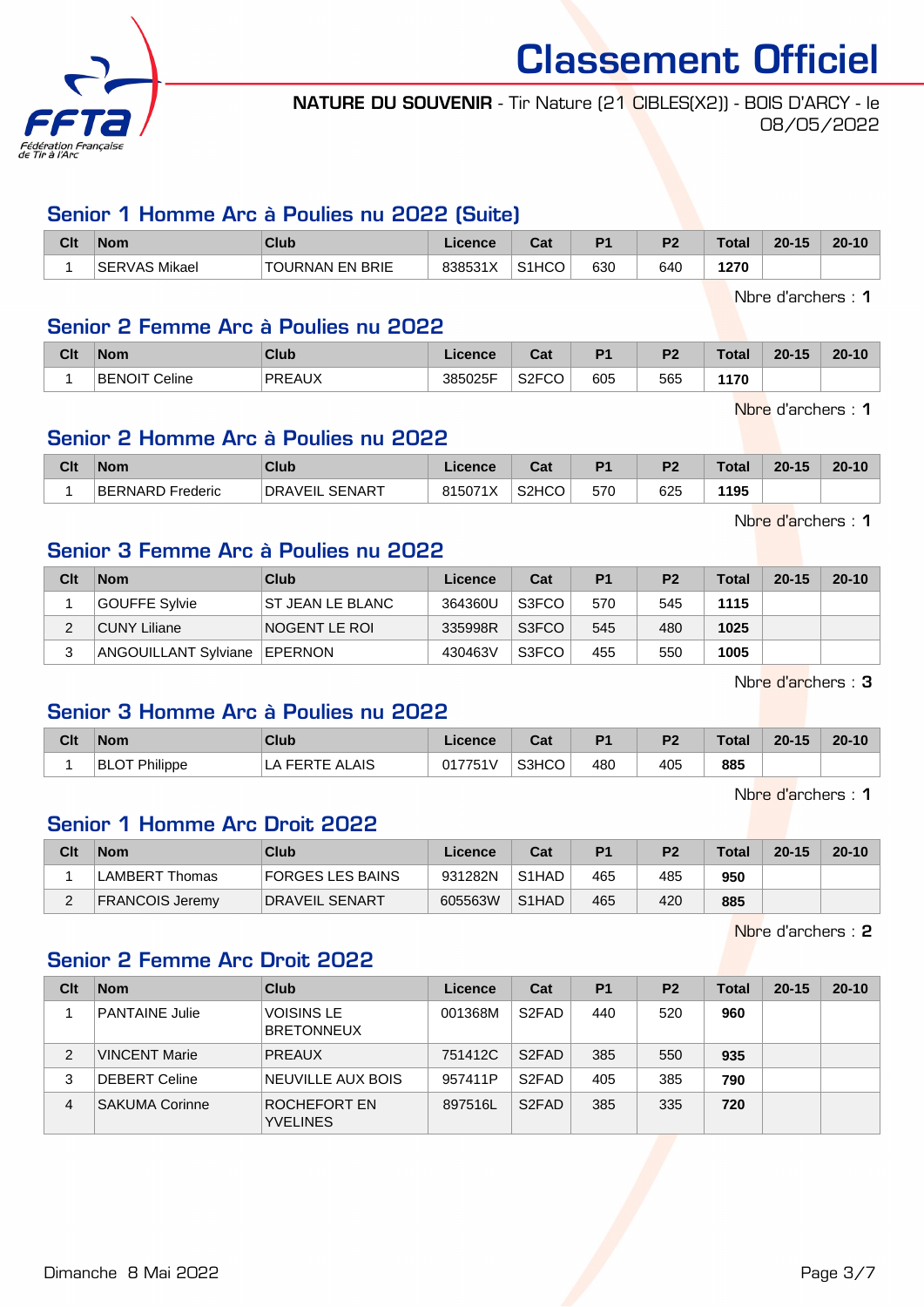

NATURE DU SOUVENIR - Tir Nature (21 CIBLES(X2)) - BOIS D'ARCY - le 08/05/2022

## Senior 2 Femme Arc Droit 2022 (Suite)

| Clt | <b>Nom</b>              | Club                     | Licence | Cat                | P <sub>1</sub> | P <sub>2</sub> | Total | $20 - 15$ | $20 - 10$ |
|-----|-------------------------|--------------------------|---------|--------------------|----------------|----------------|-------|-----------|-----------|
| 5   | TINLOT Martine          | <b>HARDRICOURT</b>       | 681993X | S <sub>2</sub> FAD | 340            | 370            | 710   |           |           |
| 6   | <b>VITALI Christine</b> | <b>OZOIR LA FERRIERE</b> | 859965V | S <sub>2</sub> FAD | 385            | 305            | 690   |           |           |
|     | ABIVEN Helene           | <b>VILLEPREUX</b>        | 942945R | S <sub>2</sub> FAD | 320            | 320            | 640   |           |           |
| 8   | <b>DUCREUX Sylvie</b>   | LE PLESSIS ROBINSON      | 747633V | S <sub>2</sub> FAD | 325            | 260            | 585   |           |           |

Nbre d'archers : 8

# Senior 2 Homme Arc Droit 2022

| Clt | <b>Nom</b>                   | <b>Club</b>         | Licence | Cat                | <b>P1</b> | <b>P2</b> | <b>Total</b> | $20 - 15$ | $20 - 10$ |
|-----|------------------------------|---------------------|---------|--------------------|-----------|-----------|--------------|-----------|-----------|
|     | DAVID Stephane               | <b>HARDRICOURT</b>  | 707591W | S2HAD              | 505       | 545       | 1050         |           |           |
| 2   | <b>OUDOT Xavier</b>          | <b>LIFFRE</b>       | 699645J | S2HAD              | 470       | 525       | 995          |           |           |
| 3   | <b>CRIBLEZ Pierre Alexis</b> | <b>SAINT VRAIN</b>  | 820103S | S2HAD              | 410       | 550       | 960          |           |           |
| 4   | <b>ALLEE Eric</b>            | <b>VILLEMOISSON</b> | 015734C | S2HAD              | 490       | 400       | 890          |           |           |
| 5   | ATAROV Alan                  | <b>BOIS D'ARCY</b>  | 875849K | S2HAD              | 435       | 450       | 885          |           |           |
| 6   | <b>ROCHER Pascal</b>         | <b>VILLEPREUX</b>   | 599904V | S2HAD              | 395       | 465       | 860          |           |           |
| 7   | <b>DEVOITIN Franck</b>       | <b>VILLEPREUX</b>   | 358003J | S2HAD              | 435       | 380       | 815          |           |           |
| 8   | <b>HALLAIN Nicolas</b>       | <b>BONNEVAL</b>     | 913967T | S2HAD              | 375       | 400       | 775          |           |           |
| 9   | MARISCHAEL Cedric            | <b>BOIS D'ARCY</b>  | 840980J | S <sub>2</sub> HAD | 370       | 395       | 765          |           |           |

Nbre d'archers : 9

## Senior 3 Femme Arc Droit 2022

| Clt | <b>Nom</b>          | Club        | Licence | Cat   | P <sub>1</sub> | P <sub>2</sub> | <b>Total</b> | $20 - 15$ | $20 - 10$ |
|-----|---------------------|-------------|---------|-------|----------------|----------------|--------------|-----------|-----------|
|     | CAUSSE Marie Claire | DREUX       | 075671B | S3FAD | 295            | 285            | 580          |           |           |
|     | HERBETTE Francoise  | BAZAINVILLE | 333226C | S3FAD | 275            | 265            | 540          |           |           |

Nbre d'archers : 2

# Senior 3 Homme Arc Droit 2022

| Clt            | <b>Nom</b>                | Club                          | Licence | Cat   | <b>P1</b> | P <sub>2</sub> | <b>Total</b> | $20 - 15$ | $20 - 10$ |
|----------------|---------------------------|-------------------------------|---------|-------|-----------|----------------|--------------|-----------|-----------|
|                | FARNOUX Jean-Claude       | <b>POISSY</b>                 | 596766J | S3HAD | 560       | 580            | 1140         |           |           |
| 2              | <b>FARGEAS J Claude</b>   | SAULX LES<br><b>CHARTREUX</b> | 222319B | S3HAD | 590       | 535            | 1125         |           |           |
| 3              | LIVERNAIS Xavier          | VALLET                        | 298843E | S3HAD | 555       | 410            | 965          |           |           |
| $\overline{4}$ | <b>VITALI Marc</b>        | <b>OZOIR LA FERRIERE</b>      | 813107M | S3HAD | 425       | 480            | 905          |           |           |
| 5              | <b>BERTOLOTTI Patrice</b> | DRAVEIL SENART                | 323046M | S3HAD | 400       | 345            | 745          |           |           |
| 6              | <b>HERBETTE Marc</b>      | <b>BAZAINVILLE</b>            | 333223Z | S3HAD | 395       | 345            | 740          |           |           |
| 7              | <b>MOREL Roger</b>        | VILLEPREUX                    | 388565D | S3HAD | 260       | 350            | 610          |           |           |

Nbre d'archers : 7

## Junior Femme Arc Libre 2022

|  | <b>Clt</b> | <b>Nom</b><br>------ | <b>Club</b> | чњ.<br>______ | - -<br>ual | D <sub>1</sub><br>. . | P <sub>2</sub><br>$\sim$ | :Гot<br>- <del>-</del> ---- | m<br>____ |  |
|--|------------|----------------------|-------------|---------------|------------|-----------------------|--------------------------|-----------------------------|-----------|--|
|--|------------|----------------------|-------------|---------------|------------|-----------------------|--------------------------|-----------------------------|-----------|--|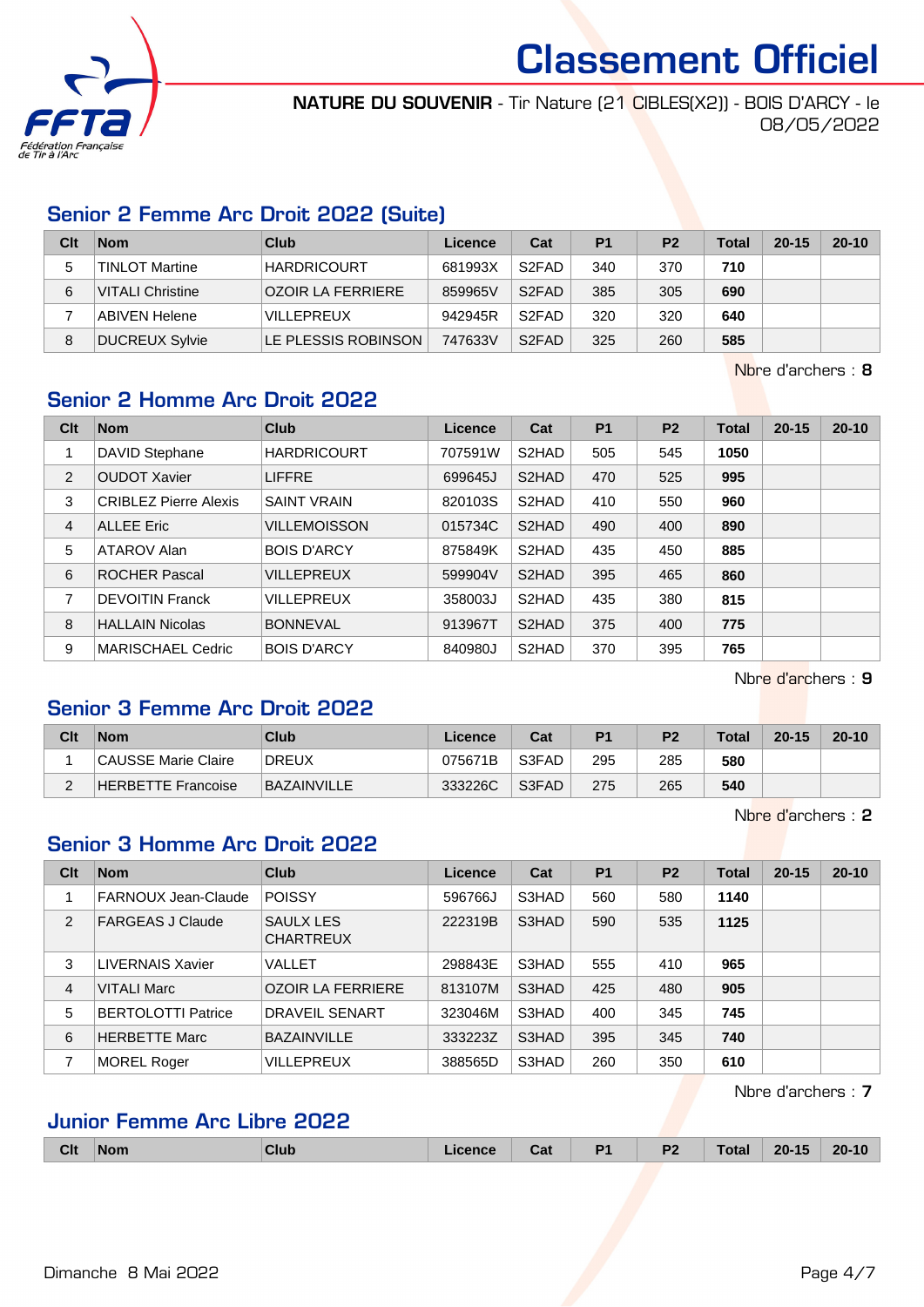

## NATURE DU SOUVENIR - Tir Nature (21 CIBLES(X2)) - BOIS D'ARCY - le 08/05/2022

#### Junior Femme Arc Libre 2022 (Suite)

| <b>Clt</b> | <b>Nom</b>      | Club                | Licence | ົີີ່<br>υαι       | D <sub>1</sub>       | D <sub>2</sub> | <b>Total</b> | $20 - 15$ | $20 - 10$ |
|------------|-----------------|---------------------|---------|-------------------|----------------------|----------------|--------------|-----------|-----------|
|            | RATEL<br>Oriane | テロエ<br><b>VALLE</b> | 804545F | $ -$<br>JF<br>1 L | $\sim$ $\sim$<br>615 | 605            | 1220         |           |           |

Nbre d'archers : 1

#### Senior 1 Homme Arc Libre 2022

| Clt | <b>Nom</b>                | Club              | Licence | Cat                | P <sub>1</sub> | P <sub>2</sub> | Total | $20 - 15$ | $20 - 10$ |
|-----|---------------------------|-------------------|---------|--------------------|----------------|----------------|-------|-----------|-----------|
|     | <b>PAPIN Damien</b>       | <b>VALLET</b>     | 460025C | S <sub>1</sub> HTL | 695            | 700            | 1395  |           |           |
| 2   | <b>VIDAL Anthony</b>      | <b>VILLEPREUX</b> | 443158U | S <sub>1</sub> HTL | 635            | 640            | 1275  |           |           |
| 3   | FOURGEREAU<br>Christopher | <b>CHEVREUSE</b>  | 852583W | S <sub>1</sub> HTL | 610            | 555            | 1165  |           |           |

Nbre d'archers : 3

## Senior 2 Femme Arc Libre 2022

| Clt | <b>Nom</b>            | Club               | Licence | Cat               | P <sub>1</sub> | P <sub>2</sub> | <b>Total</b> | $20 - 15$ | $20 - 10$ |
|-----|-----------------------|--------------------|---------|-------------------|----------------|----------------|--------------|-----------|-----------|
|     | <b>FILLON Sibille</b> | <b>CHEVREUSE</b>   | 656880A | S <sub>2</sub> FT | 605            | 640            | 1245         |           |           |
| ⌒   | UROT.<br>Alexandra    | <b>BOIS D'ARCY</b> | 000073E | S <sub>2</sub> FT | 530            | 565            | 1095         |           |           |

Nbre d'archers : 2

## Senior 2 Homme Arc Libre 2022

| Clt            | <b>Nom</b>              | <b>Club</b>           | Licence | Cat                | <b>P1</b> | <b>P2</b> | <b>Total</b> | $20 - 15$ | $20 - 10$ |
|----------------|-------------------------|-----------------------|---------|--------------------|-----------|-----------|--------------|-----------|-----------|
|                | <b>BANNERY Frederic</b> | <b>CHATEAUDUN</b>     | 871409J | S <sub>2</sub> HTL | 715       | 725       | 1440         |           |           |
| 2              | <b>RATEL Christophe</b> | <b>VALLET</b>         | 835938D | S <sub>2</sub> HTL | 710       | 700       | 1410         |           |           |
| 3              | <b>GARCIA Jorge</b>     | <b>BOIS D'ARCY</b>    | 871207P | S <sub>2</sub> HTL | 695       | 685       | 1380         |           |           |
| $\overline{4}$ | <b>CVEJIC Alexandre</b> | <b>DRAVEIL SENART</b> | 877737M | S <sub>2</sub> HTL | 715       | 660       | 1375         |           |           |
| 5              | <b>TOURNAY Jerome</b>   | <b>ACHERES</b>        | 315935H | S2HTL              | 695       | 670       | 1365         |           |           |
| 6              | <b>VINCENT Yannik</b>   | <b>PREAUX</b>         | 762005S | S <sub>2</sub> HTL | 660       | 650       | 1310         |           |           |
| 7              | <b>LUCAS Bruno</b>      | <b>POISSY</b>         | 883788P | S <sub>2</sub> HTL | 655       | 650       | 1305         |           |           |
| 8              | <b>FAUCHON Francois</b> | <b>BOIS D'ARCY</b>    | 708206P | S <sub>2</sub> HTL | 620       | 610       | 1230         |           |           |
| 9              | <b>LUROT Frederic</b>   | <b>BOIS D'ARCY</b>    | 791779E | S <sub>2</sub> HTL | 590       | 570       | 1160         |           |           |
| 10             | <b>DEBERT Mathieu</b>   | NEUVILLE AUX BOIS     | 957410N | S <sub>2</sub> HTL | 500       | 610       | 1110         |           |           |

Nbre d'archers : 10

#### Senior 3 Femme Arc Libre 2022

| Clt | <b>Nom</b>  | Club                            | Licence | Cat         | P <sub>1</sub> | P <sub>2</sub> | <b>Total</b> | $20 - 15$ | $20 - 10$ |
|-----|-------------|---------------------------------|---------|-------------|----------------|----------------|--------------|-----------|-----------|
|     | ROUX Sylvie | ROCHEFORT EN<br><b>YVELINES</b> | 724983A | S3FT<br>் ட | 565            | 510            | 1075         |           |           |

Nbre d'archers : 1

## Senior 3 Homme Arc Libre 2022

|  | <b>Clt</b> | Nom<br>. | Club | 1 I Le<br>_____ | .<br>ual | D4 | D0<br>-- | $- - - - -$ | o,<br>. .<br>___ |  |
|--|------------|----------|------|-----------------|----------|----|----------|-------------|------------------|--|
|--|------------|----------|------|-----------------|----------|----|----------|-------------|------------------|--|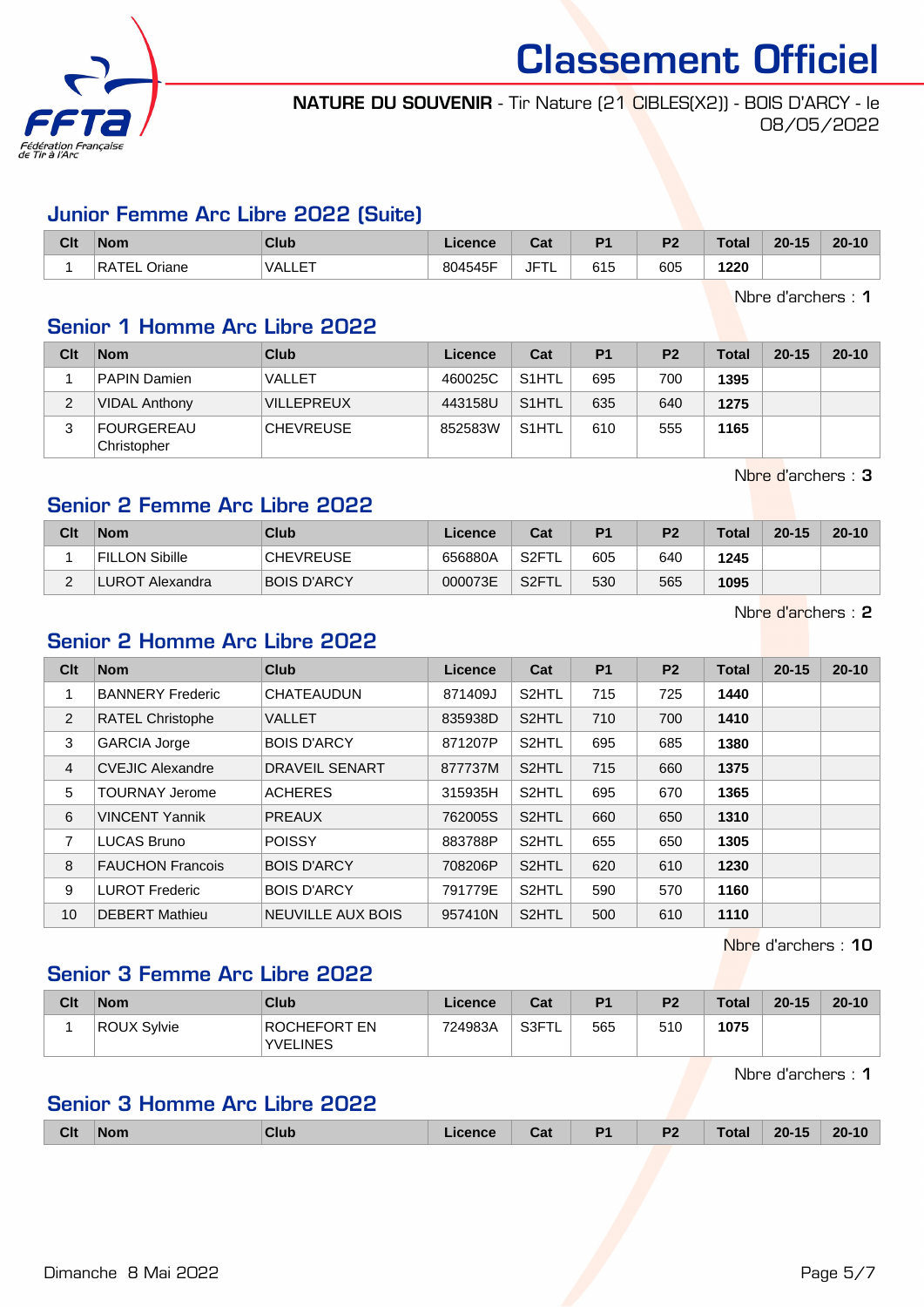

NATURE DU SOUVENIR - Tir Nature (21 CIBLES(X2)) - BOIS D'ARCY - le 08/05/2022

## Senior 3 Homme Arc Libre 2022 (Suite)

| Clt | <b>Nom</b>               | Club          | Licence | Cat   | P <sub>1</sub> | P <sub>2</sub> | <b>Total</b> | $20 - 15$ | $20 - 10$ |
|-----|--------------------------|---------------|---------|-------|----------------|----------------|--------------|-----------|-----------|
|     | SENECAUX Didier          | EVREUX ALM    | 917570J | S3HTL | 685            | 680            | 1365         |           |           |
|     | <b>BENOIT Joel</b>       | <b>PREAUX</b> | 343650H | S3HTL | 630            | 645            | 1275         |           |           |
|     | <b>CHECLAIR Philippe</b> | MARLY LE ROI  | 817757S | S3HTL | 630            | 640            | 1270         |           |           |

Nbre d'archers : 3

#### Senior 1 Femme Arc Chasse 2022

| Clt | <b>Nom</b>                   | Club                       | Licence | r.,<br>⊍aι | D <sub>1</sub> | D <sub>2</sub> | Total | $20 - 15$ | $20 - 10$ |
|-----|------------------------------|----------------------------|---------|------------|----------------|----------------|-------|-----------|-----------|
|     | <b>FRANCOIS</b><br>Alexandra | . SENART<br><b>DRAVEIL</b> | 914340Y | S1FAC      | 530            | 51C            | 1040  |           |           |

Nbre d'archers : 1

#### Senior 1 Homme Arc Chasse 2022

| Clt | <b>Nom</b>             | Club     | cence   | ∩^*<br>ual         | D <sub>4</sub> | P <sub>2</sub> | <b>Total</b> | $20 - 15$ | $20 - 10$ |
|-----|------------------------|----------|---------|--------------------|----------------|----------------|--------------|-----------|-----------|
|     | <b>CHARLES Camille</b> | BOULOIRE | 761524U | S <sub>1</sub> HAC | 460            | 505            | 965          |           |           |

Nbre d'archers : 1

#### Senior 2 Femme Arc Chasse 2022

| Clt | <b>Nom</b> | <b>Club</b>                     | ∟icence | r.,<br>val         | D <sub>4</sub> | D <sub>2</sub> | Total | $20 - 15$ | $20 - 10$ |
|-----|------------|---------------------------------|---------|--------------------|----------------|----------------|-------|-----------|-----------|
|     | Nadeige    | <b>SENART</b><br><b>DRAVEIL</b> | 749655T | S <sub>2</sub> FAC | 475            | 475            | 950   |           |           |

Nbre d'archers : 1

## Senior 2 Homme Arc Chasse 2022

| Clt            | <b>Nom</b>             | Club                                   | Licence | Cat                | P <sub>1</sub> | P <sub>2</sub> | Total | $20 - 15$ | $20 - 10$ |
|----------------|------------------------|----------------------------------------|---------|--------------------|----------------|----------------|-------|-----------|-----------|
|                | <b>HILDEBRAND Eric</b> | DRAVEIL ORME                           | 832541L | S <sub>2</sub> HAC | 550            | 525            | 1075  |           |           |
| 2              | <b>AUCOIN Gilles</b>   | <b>VOISINS LE</b><br><b>BRETONNEUX</b> | 933451W | S <sub>2</sub> HAC | 445            | 490            | 935   |           |           |
| 3              | <b>BOULY Olivier</b>   | <b>CARRIERES SUR</b><br><b>SEINE</b>   | 072003P | S <sub>2</sub> HAC | 430            | 475            | 905   |           |           |
| $\overline{4}$ | <b>PERISSE Loic</b>    | <b>CARRIERES SUR</b><br><b>SEINE</b>   | 252989N | S <sub>2</sub> HAC | 355            | 380            | 735   |           |           |
| 5              | <b>PENAUD Thierry</b>  | <b>BOIS D'ARCY</b>                     | 912869Z | S <sub>2</sub> HAC | 285            | 385            | 670   |           |           |
| 6              | <b>DERVIN Olivier</b>  | <b>CARRIERES SUR</b><br><b>SEINE</b>   | 772125S | S <sub>2</sub> HAC | 235            | 260            | 495   |           |           |

Nbre d'archers : 6

# Senior 3 Femme Arc Chasse 2022

| Clt | <b>Nom</b>                | Club              | Licence | Cat   | P <sub>1</sub> | P <sub>2</sub> | <b>Total</b> | $20 - 15$ | $20 - 10$ |
|-----|---------------------------|-------------------|---------|-------|----------------|----------------|--------------|-----------|-----------|
|     | FAUCHON Catherine         | BOIS D'ARCY       | 730733A | S3FAC | 460            | 390            | 850          |           |           |
| ∠   | <b>TREVISANI Brigitte</b> | L'HAY LES ROSES   | 678806H | S3FAC | 405            | 360            | 765          |           |           |
| ຈ   | <b>ROCHER Martine</b>     | <b>VILLEPREUX</b> | 943157W | S3FAC | 230            | 320            | 550          |           |           |

Nbre d'archers : 3